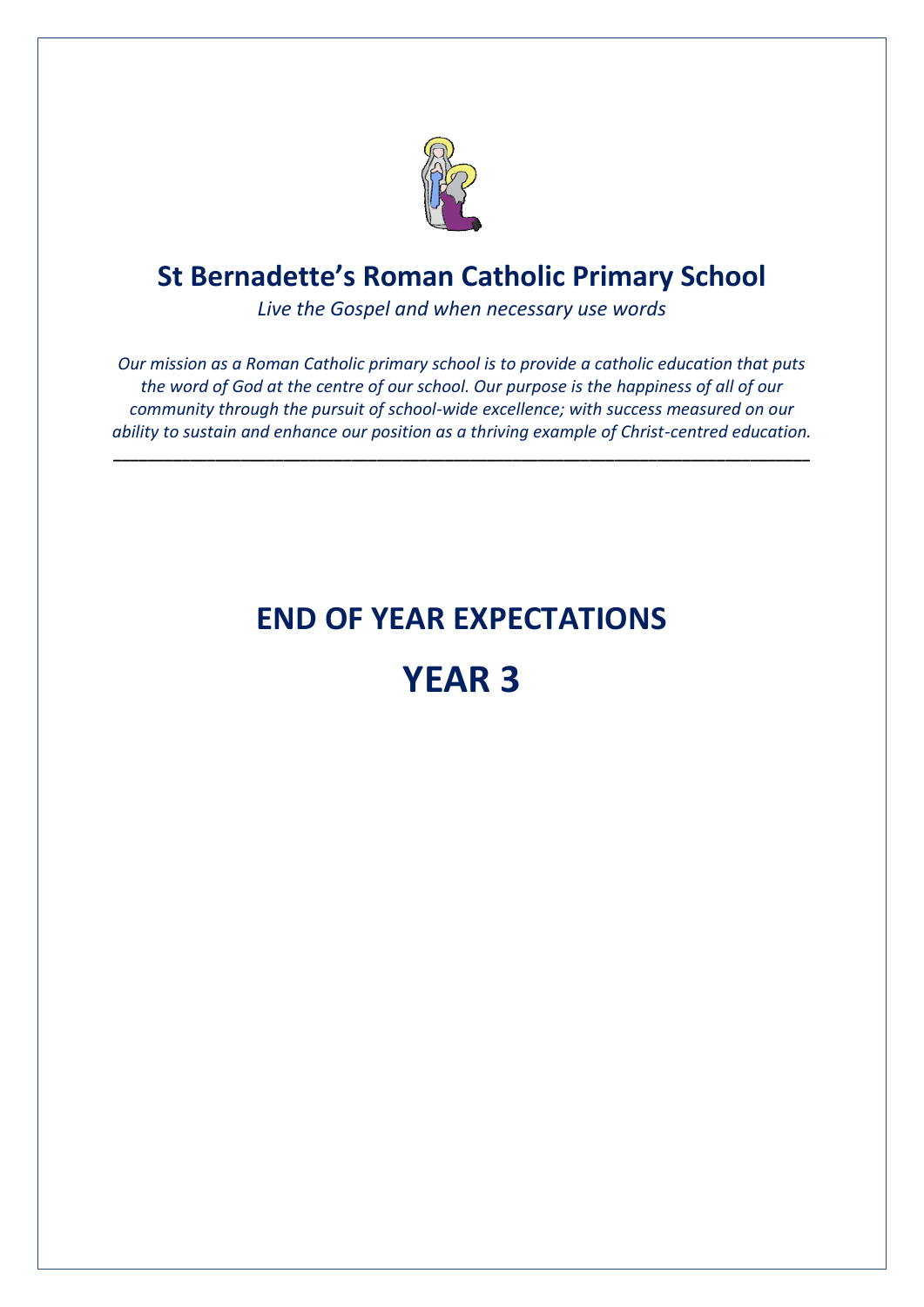

#### **Year 3 Reading**

| <b>End of Year Expectations</b>                                                                                                                                                                                                                                                                                                                                                                                                                                                                                                                                                                                                                                                                                                                                                                                                                                                                   | What the expected standard will be                                                                                                                                                                                                                                                                                                                                                                                                                                                                                                                                                                                                                                                                                                                                                                                                                                                                                                                                                                           |
|---------------------------------------------------------------------------------------------------------------------------------------------------------------------------------------------------------------------------------------------------------------------------------------------------------------------------------------------------------------------------------------------------------------------------------------------------------------------------------------------------------------------------------------------------------------------------------------------------------------------------------------------------------------------------------------------------------------------------------------------------------------------------------------------------------------------------------------------------------------------------------------------------|--------------------------------------------------------------------------------------------------------------------------------------------------------------------------------------------------------------------------------------------------------------------------------------------------------------------------------------------------------------------------------------------------------------------------------------------------------------------------------------------------------------------------------------------------------------------------------------------------------------------------------------------------------------------------------------------------------------------------------------------------------------------------------------------------------------------------------------------------------------------------------------------------------------------------------------------------------------------------------------------------------------|
| Develops positive attitudes to reading and<br>understanding of what they read by:<br>listening to and discussing a wide<br>$\bullet$<br>range of fiction, poetry, plays, non-<br>fiction and reference books or<br>textbooks:<br>using dictionaries to check the<br>٠<br>meaning of words they have read;<br>and<br>identifying themes and conventions<br>$\bullet$<br>in a wide range of books.<br>Reads further exception words, noting the<br>unusual correspondences between spelling<br>and sound, and where these occur in the<br>word<br>Understands what they have read<br>independently by:<br>drawing inferences such as inferring<br>characters' feelings, thoughts and<br>motives from their actions, and<br>justifying inferences with evidence;<br>and<br>predicting what might happen from<br>details stated and implied.<br>Retrieves and records information from<br>non-fiction | By the end of Y3 a child should be able to<br>justify their views about books written at an<br>age-appropriate interest level<br>A child is able to read the book accurately<br>and at a speed that is sufficient for them to<br>focus on understanding what they read<br>rather than on decoding individual words<br>A child can:<br>decode most new words outside the<br>$\bullet$<br>spoken vocabulary;<br>read longer words with support and<br>٠<br>test out different pronunciations;<br>recognise themes in what they read,<br>such as the triumph of good over evil<br>or the use of magical devices in fairy<br>stories and folk tales;<br>listen attentively and discuss books<br>$\bullet$<br>and authors that they might not<br>choose themselves;<br>read, reread and rehearse a variety<br>of texts;<br>use contents pages and indexes to<br>٠<br>locate information; and<br>respond to guidance about the kinds<br>$\bullet$<br>of explanations and questions that<br>are expected from them. |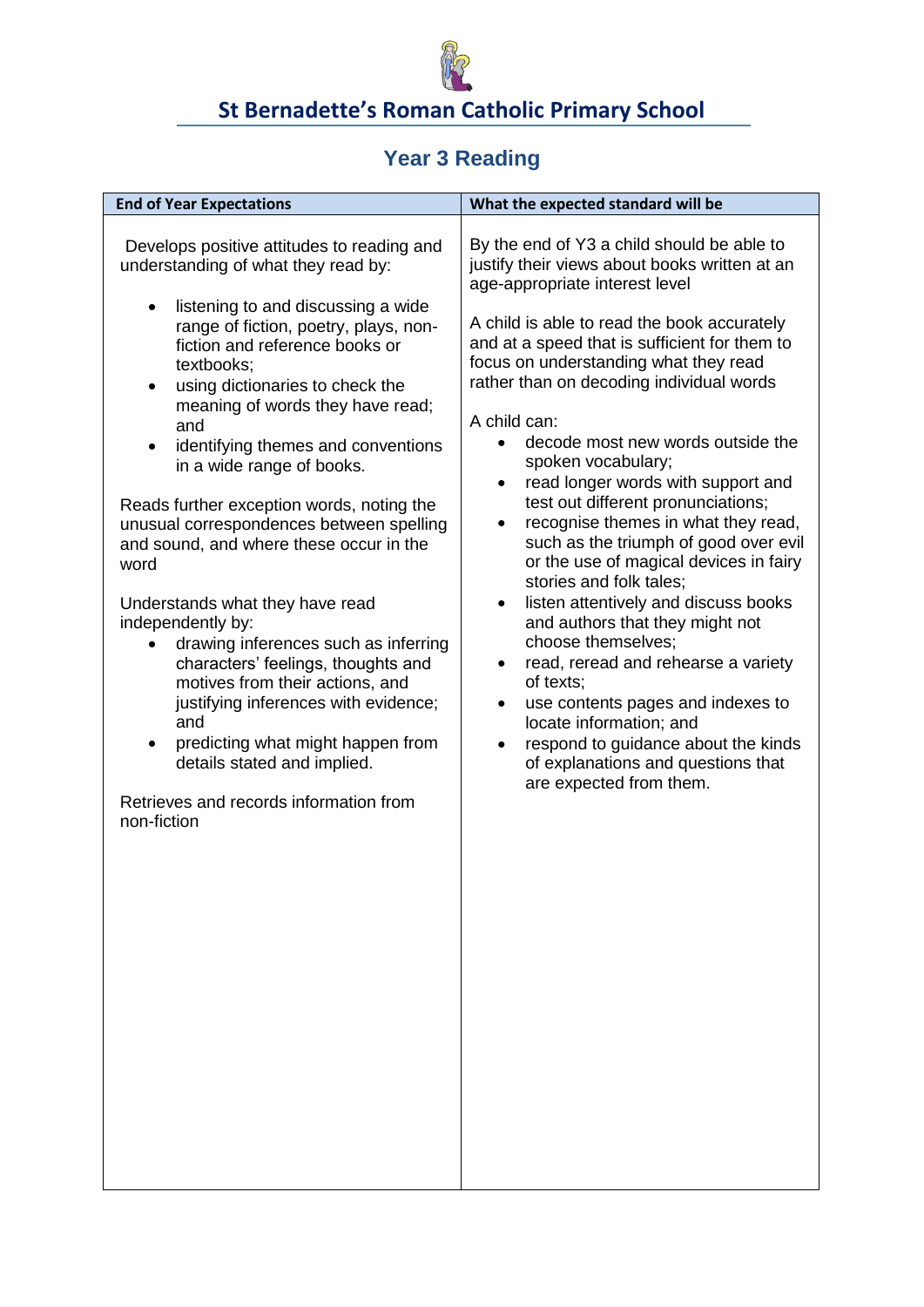

## **Year 3 Writing**

| <b>End of Year Expectations</b>                                                                                                                                                                                                                                                                                                                                                                                                                                                                                   | What the expected standard will be                                                                                                                                                                                                                                                                                                                                                                                                                                                                                                                                                                                                                                                                                                                                                                                                                                                                                                                                                                                                                                                                                                                                                                                                                     |
|-------------------------------------------------------------------------------------------------------------------------------------------------------------------------------------------------------------------------------------------------------------------------------------------------------------------------------------------------------------------------------------------------------------------------------------------------------------------------------------------------------------------|--------------------------------------------------------------------------------------------------------------------------------------------------------------------------------------------------------------------------------------------------------------------------------------------------------------------------------------------------------------------------------------------------------------------------------------------------------------------------------------------------------------------------------------------------------------------------------------------------------------------------------------------------------------------------------------------------------------------------------------------------------------------------------------------------------------------------------------------------------------------------------------------------------------------------------------------------------------------------------------------------------------------------------------------------------------------------------------------------------------------------------------------------------------------------------------------------------------------------------------------------------|
| Organises paragraphs around a theme<br>In narratives, creates settings, characters<br>and plot                                                                                                                                                                                                                                                                                                                                                                                                                    | By the end of Y3 a child should be able to<br>write down their ideas with a reasonable<br>degree of accuracy and with good sentence<br>punctuation                                                                                                                                                                                                                                                                                                                                                                                                                                                                                                                                                                                                                                                                                                                                                                                                                                                                                                                                                                                                                                                                                                     |
| Proof-reads for spelling and punctuation<br>errors<br>Uses the forms 'a' or 'an' according to<br>whether the next word begins with a<br>consonant or a vowel eg a rock, an open box<br>Expresses time, place and cause using<br>conjunctions<br>Introduces inverted commas to punctuate<br>direct speech<br>Uses headings and sub-headings to aid<br>presentation<br>Uses the present perfect form of verbs<br>instead of the simple past eg 'He has gone<br>out to play' in contrast to 'He went out to<br>play' | A child can:<br>• spell common words correctly including<br>exception words and other words that have<br>been learnt (see appendix 1 of the national<br>curriculum document);<br>• spell words as accurately as possible using<br>phonic knowledge and other knowledge of<br>spelling such as morphology and etymology;<br>• monitor whether their own writing makes<br>sense in the same way that they monitor<br>their reading, checking at different levels;<br>• write for a range of real purposes and<br>audiences as part of their work across the<br>curriculum in a variety of genres; and<br>• understand and apply the terminology and<br>concepts set out in appendix 2 of the<br>national curriculum document.<br>A child understands and applies the<br>concepts of word structure (see appendix 2<br>of the national curriculum document)<br>A child is beginning to use joined handwriting<br>throughout independent writing<br>A child is beginning to understand the skills<br>and processes that are essential for writing:<br>that is, thinking aloud to explore and collect<br>ideas, drafting, and re-reading to check the<br>meaning is clear<br>A child is beginning to understand how<br>writing can be different from speech |
|                                                                                                                                                                                                                                                                                                                                                                                                                                                                                                                   |                                                                                                                                                                                                                                                                                                                                                                                                                                                                                                                                                                                                                                                                                                                                                                                                                                                                                                                                                                                                                                                                                                                                                                                                                                                        |